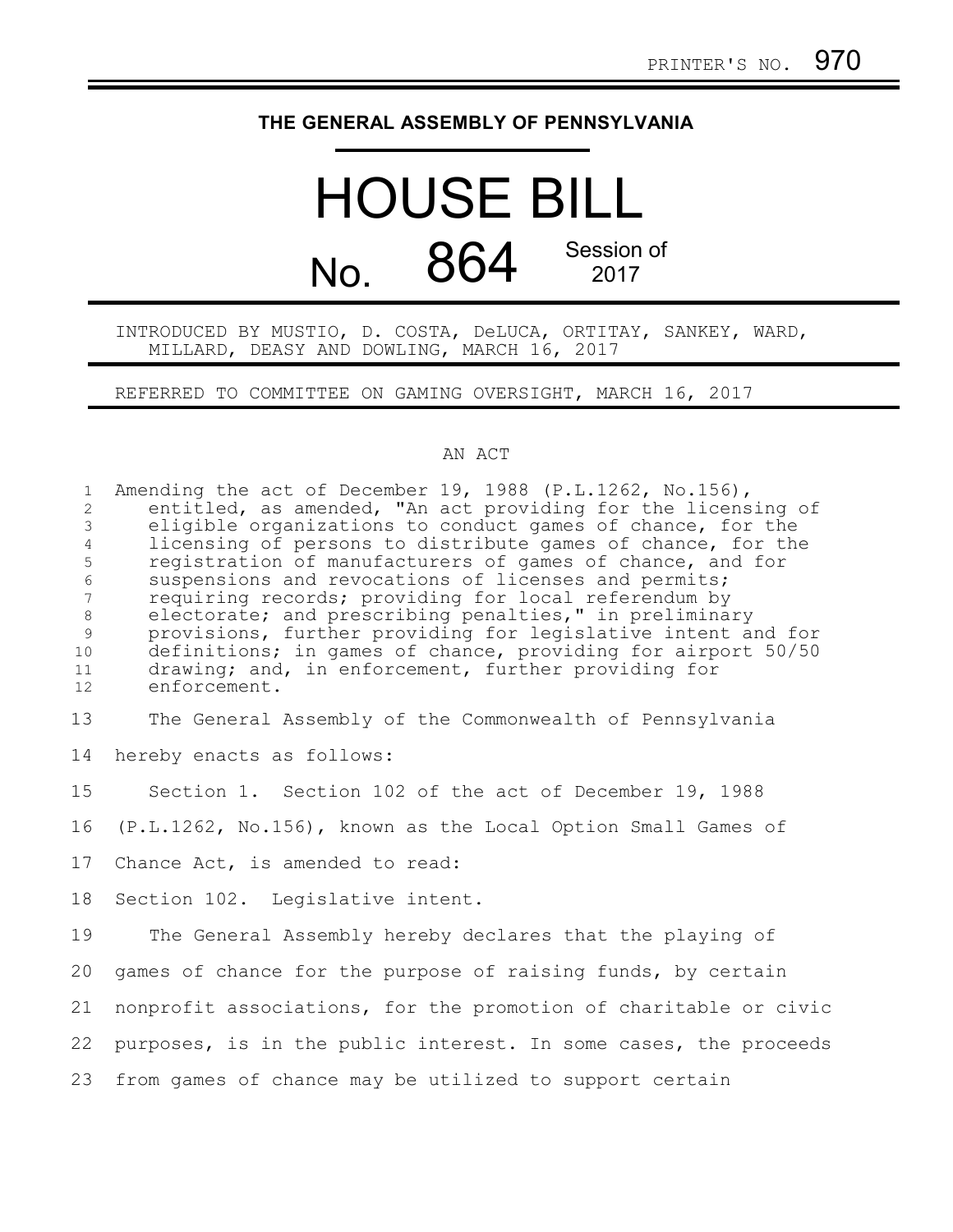operating expenses of certain organizations. 1

The General Assembly hereby declares that raising public funds from games of chance in licensed restaurants and protecting the competitiveness of these restaurants is also in the public interest. 2 3 4 5

The General Assembly hereby declares that raising funds from a 50/50 drawing conducted in airport systems, the net proceeds of which will be used for charitable purposes, is in the public interest. 6 7 8 9

It is hereby declared to be the policy of the General Assembly that all phases of licensing, operation and regulation of games of chance be strictly controlled, and that all laws and regulations with respect thereto as well as all gambling laws should be strictly construed and rigidly enforced. 10 11 12 13 14

The General Assembly recognizes the possibility of association between commercial gambling and organized crime, and wishes to prevent participation by organized crime and prevent the diversion of funds from the purposes herein authorized. Section 2. Section 103 of the act is amended by adding definitions to read: 15 16 17 18 19 20

Section 103. Definitions. 21

The following words and phrases when used in this act shall, except as provided under section 902, have the meanings given to them in this section unless the context clearly indicates otherwise: 22 23 24 25

\* \* \* 26

"Airport." A publicly owned commercial service airport that is designated by the Federal Government as an international airport. 27 28 29

"Airport 50/50 drawing." A 50/50 drawing that is conducted 20170HB0864PN0970 - 2 -30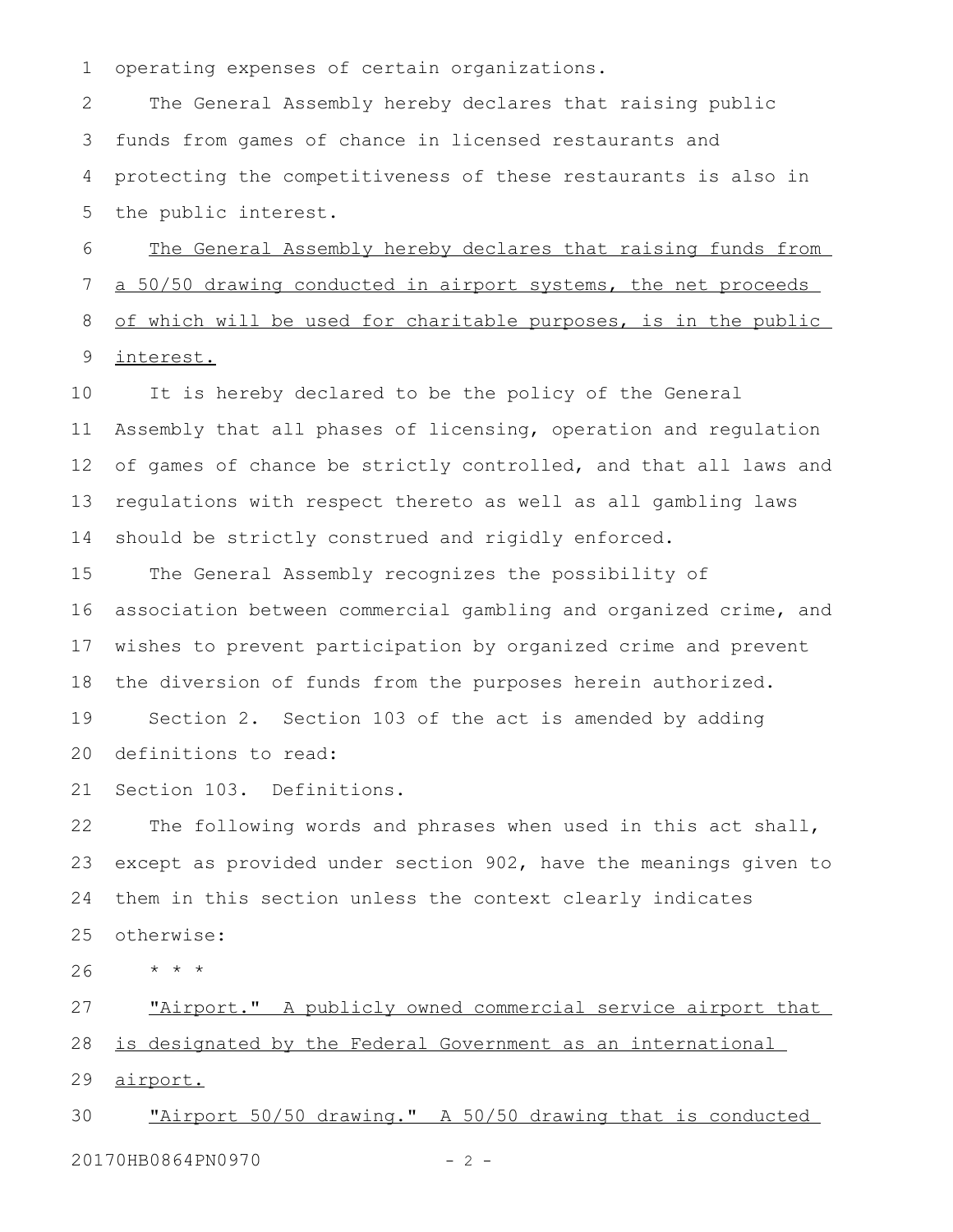by an airport in accordance with section 304.2. \* \* \* Section 3. The act is amended by adding a section to read: Section 304.2. Airport 50/50 drawing. (a) General rule.--A person may purchase one or more airport 50/50 drawing tickets, and each ticket shall represent one entry in the drawing for a winner. A single ticket shall be randomly chosen as the winner after a certain number of tickets are sold or a specified time period expires, as designated by the airport. Purchase of airport 50/50 drawing tickets may be made by cash, credit card or debit card. (b) Frequency and location.--An airport 50/50 drawing may be conducted at an airport no more than one time per calendar day. Drawings may only be held within the spaces of an airport terminal to which the general public, including ticketed passengers, regularly has access. (c) Distribution.--The prize amount of an airport 50/50 drawing shall be 50% of the total amount collected from the sale of airport 50/50 drawing tickets. The other 50% of the total amount collected from the sale of airport 50/50 drawing tickets shall be donated within seven days from the date of the drawing by the airport to the designated charitable organization for which the drawing was conducted. (d) Designated charitable organization.--The identity of the designated charitable organization for which the airport 50/50 drawing is being conducted shall be disclosed to all ticket purchasers. (e) Eligibility.--In order to receive proceeds from an airport 50/50 drawing, a charitable organization must be in existence and fulfill its purposes prior to the airport 50/50 20170HB0864PN0970 - 3 -1 2 3 4 5 6 7 8 9 10 11 12 13 14 15 16 17 18 19 20 21 22 23 24 25 26 27 28 29 30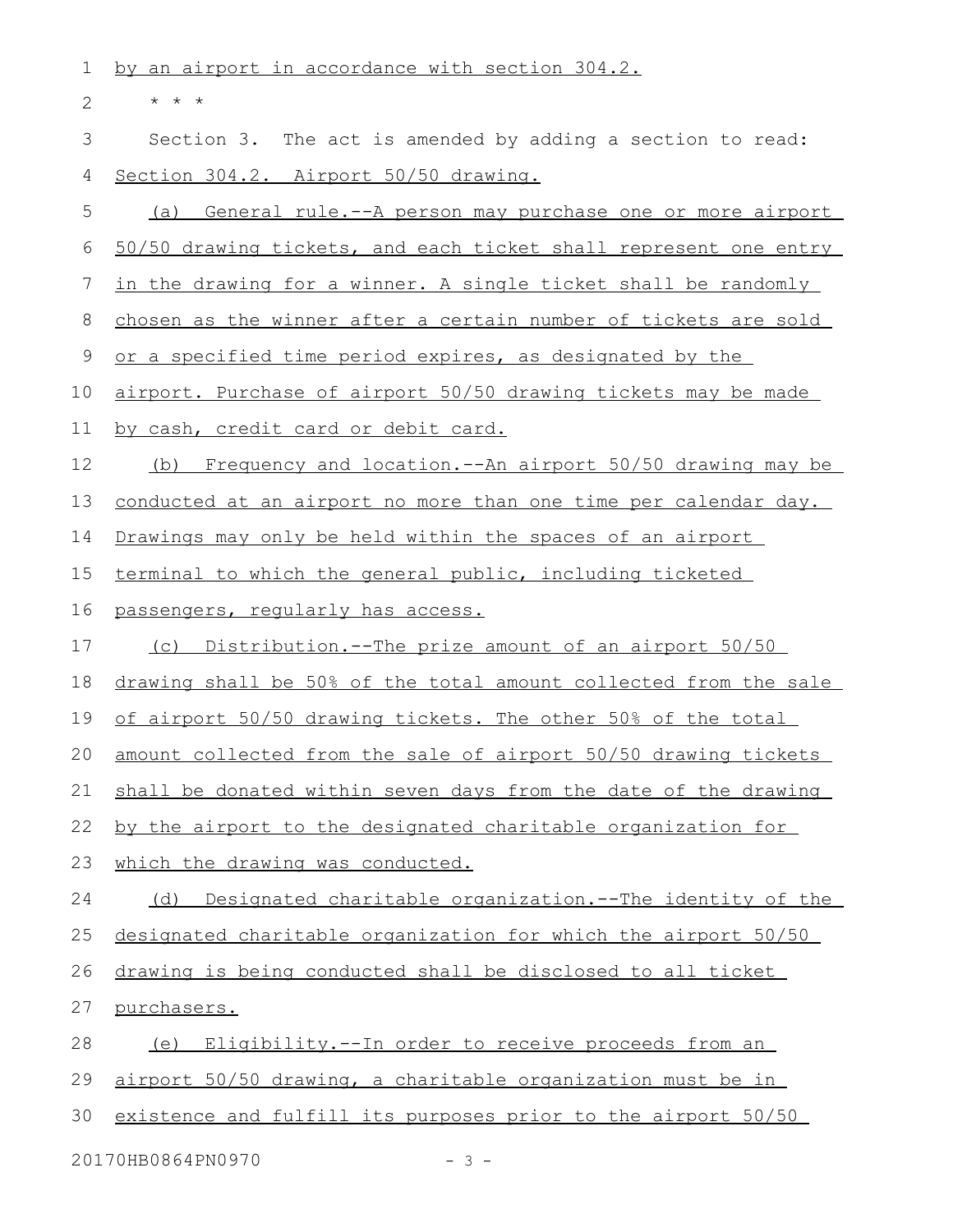| 1  | drawing and shall be eligible for exemption under section 501(c) |
|----|------------------------------------------------------------------|
| 2  | (3) of the Internal Revenue Code of 1986 (Public Law 99-514, 26  |
| 3  | U.S.C. § 501(c)(3)). A political subdivision shall not qualify   |
| 4  | as a charitable organization under this act, but an organization |
| 5  | formed by a political subdivision that is eligible for exemption |
| 6  | under section 501(c)(3) of the Internal Revenue Code of 1986     |
| 7  | shall qualify as a charitable organization under this act.       |
| 8  | (f) Unclaimed prizes.--Any airport 50/50 drawing prize           |
| 9  | remaining unclaimed by a winner 180 days after the drawing shall |
| 10 | be donated to the designated charitable organization for which   |
| 11 | the airport 50/50 drawing was conducted.                         |
| 12 | Applicability.--The limitations under sections 302,<br>(q)       |
| 13 | 303(b), 308 and 704 shall not apply to an airport 50/50 drawing. |
| 14 | Additional recordkeeping.--The department may require<br>(h)     |
| 15 | additional recordkeeping or accountability measures for airport  |
| 16 | 50/50 drawings.                                                  |
| 17 | Section 4. Section $702(q)$ of the act is amended to read:       |
| 18 | Section 702. Enforcement.                                        |
| 19 | * * *                                                            |
| 20 | (g) [General rule] Violations of Liquor Code.--                  |
| 21 | (1)<br>Except as provided in paragraph $(2)$ , a violation of    |
| 22 | this act by a club licensee shall not constitute a violation     |
| 23 | of the Liquor Code.                                              |
| 24 | If a club licensee has committed three or more<br>(2)            |
| 25 | violations of this act, the Bureau of Liquor Control             |
| 26 | Enforcement may enforce a violation of this act as a             |
| 27 | violation of the Liquor Code.                                    |
| 28 | A violation of this act shall not constitute a<br>(3)            |
| 29 | violation of the Liquor Code for the purposes of section         |
| 30 | 471(c) of the Liquor Code.                                       |

20170HB0864PN0970 - 4 -